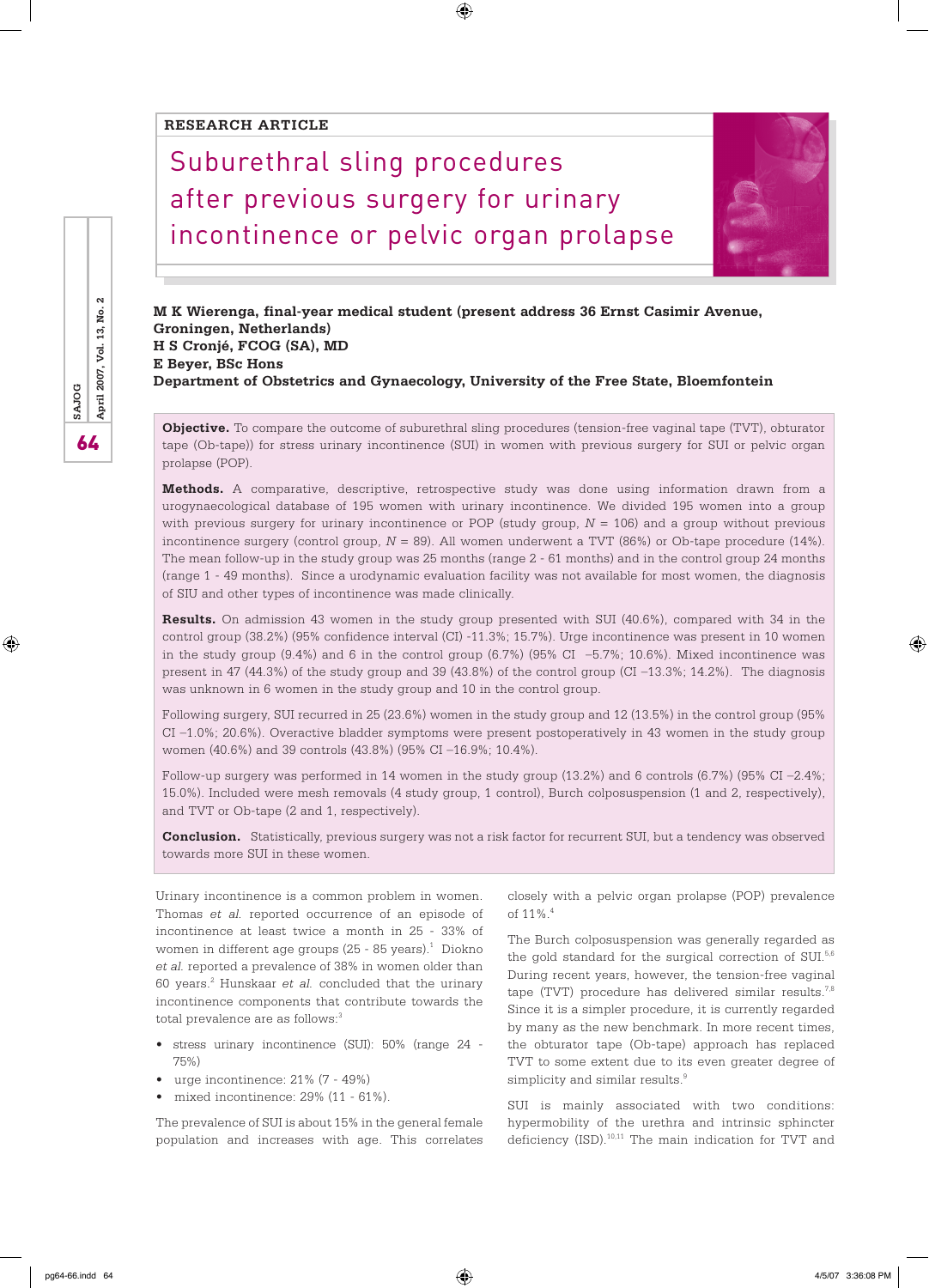Ob-tape procedures is hypermobility-associated SUI. There are many reports on these procedures done as primary surgery, but little evidence exists for their effectiveness after previous SUI or POP surgery. The aim of this study was to report on our experience with TVT and Ob-tape for SUI after previous surgery.

# Patients and methods

A comparative, descriptive, retrospective study was done using information from a urogynaecological database in the Division of Urogynaecology, Universitas Hospital, Bloemfontein. The information consisted of case records of women with urinary incontinence or POP. For each woman treated in the unit, a data sheet was completed on discharge from hospital. These data sheets were reviewed at weekly meetings in the unit and entered into the computer database (Epi-Info 6.04d, Centers for Disease Control and Infection, Atlanta, Georgia, USA and World Health Organization, Geneva, Switzerland). Follow-up data were also entered into the database. When a woman did not return for follow-up, she was contacted by telephone or mail and asked to complete a standardised questionnaire determining the presence of pain, urinary, coital and rectal symptoms, vaginal discharge and awareness of prolapse symptoms.

The inclusion criteria for cases from this database included the TVT, Ob-tape, anterior intravaginal sling (IVS) and tension-free vaginal tape 'inside out' (TVT-O) procedures. A total of 195 cases were selected, which were divided into two groups: those with previous surgery for SUI or POP (study group, *N* = 106), and those without previous surgery (control group, *N* = 89). These two groups were compared with regard to demographic data, presentation, treatment and results.

The diagnosis of SUI (or other types of urinary incontinence) was made clinically in the majority of women, as urodynamic evaluation was not freely available. The classification of Baden and Walker<sup>12</sup> was used for staging the degree of POP. We regarded grades 2, 3 and 4 (to the level of the hymeneal remnants or more) as recurrent prolapse.

The two groups were compared using descriptive statistics, namely frequency and percentages for categorical data, and medians and percentiles for continuous data. Comparisons were made using 95% confidence intervals (CI) for chi-square tests or Fisher's exact test (as appropriate) for categorical data, and Kruskal-Wallis test for continuous data.

This study was approved by the Ethics Review Board of the Faculty of Health Sciences, University of the Free State, Bloemfontein.

## Results

The median age of the study group (with previous surgery) was 63.5 years (range 38 - 86 years) and of the control group (without previous surgery) 65.0 years (26 - 93 years) (95% CI 1; 10). There were no significant differences with regard to median parity (3.0 in both groups) and racial distribution (90% and 92% Caucasian, respectively).

Previous surgical procedures in the study group were as follows:

- surgery done at another hospital (details mostly unknown) (*N* = 48; 45.3%)
- posterior colporrhaphy (*N* = 13; 12.3%)
- posterior colporrhaphy and Burch colposuspension  $(N = 29; 27.4\%)$
- Burch colposuspension  $(N = 16; 15.1\%).$

The types of urinary incontinence diagnosed are listed in Table I. Although there were no significant differences between the groups, the majority presented with SUI and mixed incontinence.

Difficulty in defaecation (manual assistance during defaecation) was reported by 15 (14.2%) women in the study group and 13 (14.6%) controls (95% CI –10.8%; 9.4%).

Table II summarises the prevalence of prolapse in the two groups. There were significantly more cases of anterior compartment and post compartment prolapse in the control group. The surgical procedures are listed in Table III. Only posterior colporrhaphy differed significantly, with more of these procedures in the control group.

Follow-up information was obtained for 103 women in the study group (97.7%) and 85 controls (95.5%). The median duration of follow-up was 25 months in the study group (range 2 - 61 months) and 24 months in the control group (range 1 - 49 months).

Recurrent SUI occurred in 25 women (23.6%) in the study group and 12 (13.5%) controls (95% CI –1.0 %; 20.6%). Overactive bladder symptoms were present

| Table I.                                                                                                                      | Final diagnosis of the women based on clinical evaluation |                          |                   |  |  |
|-------------------------------------------------------------------------------------------------------------------------------|-----------------------------------------------------------|--------------------------|-------------------|--|--|
| Diagnosis                                                                                                                     | Study group $(N = 106)$                                   | Control group $(N = 89)$ | 95% CI            |  |  |
| SUI                                                                                                                           | 43 (40.6%)                                                | 34 (38.2%)               | $-11.3\%$ : 15.7% |  |  |
| UI                                                                                                                            | $10(9.4\%)$                                               | 6(6.7%)                  | $-5.7\%$ : 10.6%  |  |  |
| MI                                                                                                                            | 47 (44.3%)                                                | 39 (43.8%)               | $-13.3\%$ ; 14.2% |  |  |
|                                                                                                                               | 6(5.7%)                                                   | $10(11.2\%)$             | $-14.3\%$ : 2.4%  |  |  |
| $SUI$ = stress urinary incontinence; $UI$ = urge incontinence; $MI$ = mixed incontinence; $I$ = incontinence of unknown kind. |                                                           |                          |                   |  |  |

⊕

♠

 $\bigoplus$